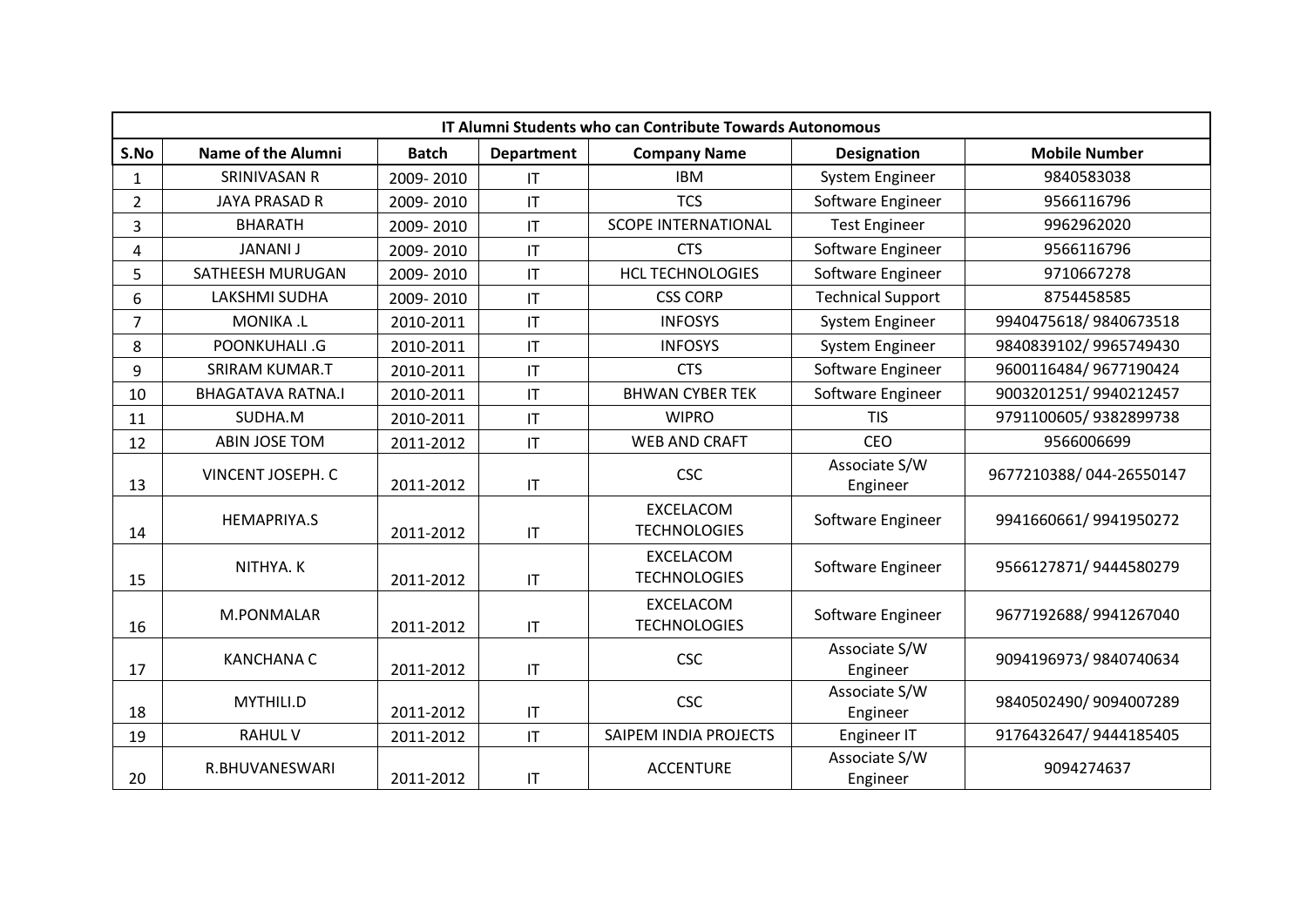| 21 | R.DHANALAKSHMI         | 2011-2012 | $\mathsf{I}\mathsf{T}$ | <b>CTS</b>               | Software Engineer                    | 9600138832/9938470192 |
|----|------------------------|-----------|------------------------|--------------------------|--------------------------------------|-----------------------|
| 22 | <b>SRUDHIS</b>         | 2011-2012 | $\mathsf{I}\mathsf{T}$ | <b>BHWAN CYBER TEK</b>   | Software Engineer                    | 9500069782/9445148466 |
| 23 | SABITHA D              | 2011-2012 | $\mathsf{I}\mathsf{T}$ | <b>SYSTECH SOLUTIONS</b> | Data Integration                     | 9841539459/9841864741 |
| 24 | <b>ROSHINI S</b>       | 2012-2013 | $\mathsf{I}\mathsf{T}$ | <b>CTS</b>               | Engineer IT                          | 8056070419            |
| 25 | REENA JESICA GEORGE    | 2012-2013 | $\mathsf{I}\mathsf{T}$ | <b>CTS</b>               | Engineer IT                          | 8056283534            |
| 26 | DIVYA L                | 2012-2013 | $\mathsf{I}\mathsf{T}$ | <b>IBM</b>               | <b>Technical Associate</b>           | 8754462287            |
| 27 | <b>KAMLESH P</b>       | 2012-2013 | $\mathsf{I}\mathsf{T}$ | HDFC (ADFC)              | Processing (MIS)                     | 9940432218            |
| 28 | RAGAVENDRAN L          | 2012-2013 | $\mathsf{I}\mathsf{T}$ | RAMCAO SYSTEMS           | Project Engineer                     | 9962087231            |
| 29 | SAI KIRAN P            | 2012-2013 | $\mathsf{I}\mathsf{T}$ | <b>HCL TECHNOLOGIES</b>  | Software Engineer                    | 9952947885            |
| 30 | <b>MANOJ KUMAR P</b>   | 2012-2013 | $\mathsf{I}\mathsf{T}$ | <b>HCL TECHNOLOGIES</b>  | <b>Technical Support</b><br>Officer  | 9566015747            |
| 31 | <b>THARANIM</b>        | 2013-2014 | $\mathsf{I}\mathsf{T}$ | <b>INFOSYS</b>           | System Engineer                      | 9176882898            |
| 32 | SHREEJA MARAGATHAM M   | 2013-2014 | $\mathsf{I}\mathsf{T}$ | <b>INFOSYS</b>           | System Engineer                      | 9840713098            |
| 33 | <b>JOSE PAPITHA</b>    | 2013-2014 | $\mathsf{I}\mathsf{T}$ | <b>CTS</b>               | <b>Programmer Analyst</b>            | 8939360304            |
| 34 | RITHIKA SHARMA         | 2013-2014 | $\mathsf{I}\mathsf{T}$ | <b>CTS</b>               | Programmer Analyst                   | 9962193990            |
| 35 | <b>JANAKI</b>          | 2013-2014 | $\mathsf{I}\mathsf{T}$ | <b>INFOSYS</b>           | System Engineer                      | 9940060554/9941427999 |
| 36 | <b>KONAR SUBASH C</b>  | 2013-2014 | $\mathsf{I}\mathsf{T}$ | <b>L&amp; T INFOTECH</b> | Software Engineer                    | 8807609183            |
| 37 | <b>VIMAL MORISON B</b> | 2013-2014 | $\mathsf{I}\mathsf{T}$ | <b>TECH MAHINDRA</b>     | Associate S/W<br>Engineer            | 9551607247            |
| 38 | <b>BHUVANESHWARI B</b> | 2013-2014 | $\mathsf{I}\mathsf{T}$ | <b>CONGRUENT</b>         | Programmer                           | 9043619531            |
| 39 | RAGHAVAN A S           | 2013-2014 | IT                     | <b>HCL TECHNOLOGIES</b>  | Software Engineer                    | 7200011717            |
| 40 | <b>KARTHICK P</b>      | 2013-2014 | $\mathsf{I}\mathsf{T}$ | <b>EXCRIN</b>            | <b>CEO</b>                           | 9940690124            |
| 41 | <b>DESHUKULA S</b>     | 2013-2014 | $\mathsf{I}\mathsf{T}$ | <b>ACCENTURE</b>         | Associate S/W<br>Engineer            | 9710431864            |
| 42 | <b>PRAVEEN P</b>       | 2013-2014 | $\mathsf{I}\mathsf{T}$ | <b>SOFT SQUARE</b>       | Software Engineer                    | 9840719835            |
| 43 | <b>BINOY PAUL</b>      | 2014-2015 | $\mathsf{I}\mathsf{T}$ | <b>MU SIGMA</b>          | <b>Decision Scientist</b><br>Trainee | 740160007             |
| 44 | SATHYA NARAYANAN       | 2014-2015 | $\mathsf{I}\mathsf{T}$ | <b>TECH MAHINDRA</b>     | Associate S/W<br>Engineer            | 9841990373            |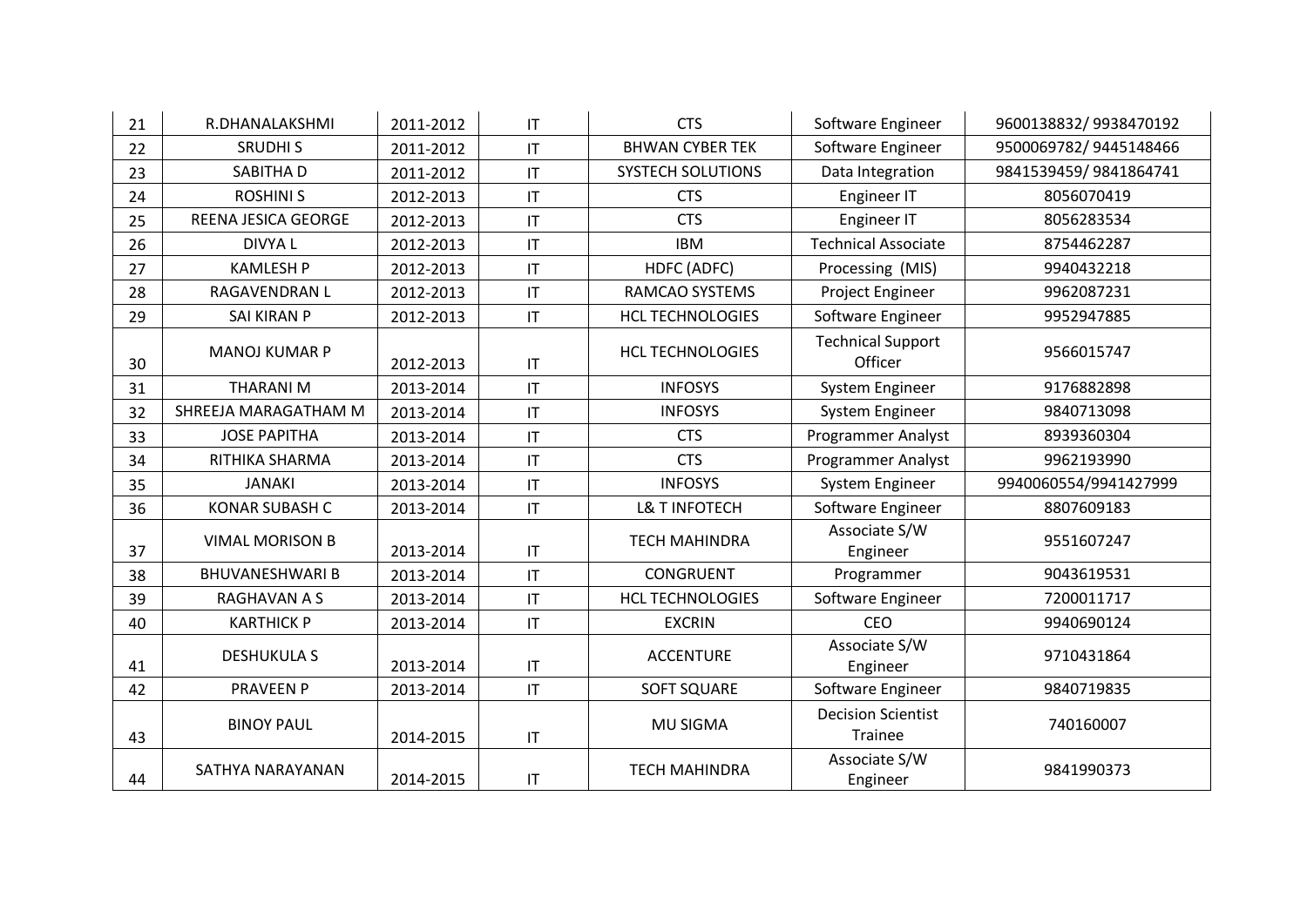| 45 | <b>EMTHIYAZ FAREEN</b>      | 2014-2015 | $\mathsf{I}\mathsf{T}$ | <b>TECH MAHINDRA</b>                    | Associate S/W<br>Engineer     | 9176107505 |
|----|-----------------------------|-----------|------------------------|-----------------------------------------|-------------------------------|------------|
| 46 | PRIYANKA U                  | 2014-2015 | $\mathsf{I}\mathsf{T}$ | <b>EXCELACOM</b><br><b>TECHNOLOGIES</b> | Software Engineer<br>Trainee  | 9042936408 |
| 47 | POORNIMA DEVI               | 2014-2015 | $\mathsf{I}\mathsf{T}$ | <b>MAVERIC SYSTEMS</b>                  | <b>Test Engineer</b>          | 8939750985 |
| 48 | PRIYANKA D                  | 2014-2015 | $\mathsf{I}\mathsf{T}$ | <b>VIRTUSA</b>                          | Associate Engineer            | 8681019653 |
| 49 | <b>KEERTHANAS</b>           | 2014-2015 | $\mathsf{I}\mathsf{T}$ | <b>VIRTUSA</b>                          | Associate Engineer            | 8148288275 |
| 50 | RAMYA A                     | 2014-2015 | $\mathsf{I}\mathsf{T}$ | <b>MAVERIC SYSTEMS</b>                  | <b>Test Engineer</b>          | 8015193015 |
| 51 | <b>NIVYA S</b>              | 2014-2015 | $\mathsf{I}\mathsf{T}$ | <b>MAVERIC SYSTEMS</b>                  | <b>Test Engineer</b>          | 7401530911 |
| 52 | <b>KAVITHA AA</b>           | 2014-2015 | $\mathsf{I}\mathsf{T}$ | <b>CTS</b>                              | Programmer Analyst<br>Trainee | 9003116544 |
| 53 | <b>RADHIKA V</b>            | 2014-2015 | $\mathsf{I}\mathsf{T}$ | <b>CTS</b>                              | Programmer Analyst<br>Trainee | 9790914323 |
| 54 | <b>BASKARAN C</b>           | 2015-2016 | $\mathsf{I}\mathsf{T}$ | <b>WIPRO</b>                            | Software Engineer             | 8939087721 |
| 55 | CHARMILA.N                  | 2015-2016 | $\mathsf{I}\mathsf{T}$ | <b>VIRTUSA</b>                          | Associate Engineer            | 8056086898 |
| 56 | JAYASHREE.S                 | 2015-2016 | $\mathsf{I}\mathsf{T}$ | <b>ASPIRE SYSTEMS</b>                   | Software Engineer             | 9094592278 |
| 57 | KEERTHANA<br>MATHIVATHANI.T | 2015-2016 | $\mathsf{I}\mathsf{T}$ | <b>OFS</b>                              | Software Engineer             | 8939675814 |
| 58 | POORNIMA.R                  | 2015-2016 | $\mathsf{I}\mathsf{T}$ | <b>L&amp;T INFOTECH</b>                 | Software Engineer             | 9677263862 |
| 59 | SAI KUSHAAL.K               | 2015-2016 | IT                     | <b>MAVERIC SYSTEMS</b>                  | <b>Test Engineer</b>          | 9003187630 |
| 60 | SANGEETHA.T                 | 2015-2016 | $\mathsf{I}\mathsf{T}$ | <b>ASPIRE SYSTEMS</b>                   | Software Engineer             | 9790937206 |
| 61 | <b>VIJAYA PRASATH P</b>     | 2015-2016 | $\mathsf{I}\mathsf{T}$ | <b>AON</b>                              | Software Engineer             | 8124302787 |
| 62 | <b>ABISHEK S</b>            | 2016-2017 | $\mathsf{I}\mathsf{T}$ | CAPGEMINI                               | Software Engineer             | 7401373783 |
| 63 | AISHWARYA LAKSHMI R S       | 2016-2017 | IT                     | SYNTEL                                  | Software Engineer             | 9790861304 |
| 64 | AKSHHAYAA M                 | 2016-2017 | $\mathsf{I}\mathsf{T}$ | CAPGEMINI                               | Software Engineer             | 9677258580 |
| 65 | <b>CHANDRU KUMAR B</b>      | 2016-2017 | IT                     | <b>CAPGEMINI</b>                        | Software Engineer             | 8608404213 |
| 66 | <b>KUMARESAN A</b>          | 2016-2017 | $\mathsf{I}\mathsf{T}$ | <b>URJANET</b>                          | Software Engineer             | 9788702978 |
| 67 | MADHUMITHA J                | 2016-2017 | $\mathsf{I}\mathsf{T}$ | GAVS                                    | Software Engineer             | 9003924366 |
| 68 | NIRANJANA K                 | 2016-2017 | $\mathsf{I}\mathsf{T}$ | <b>OFS</b>                              | Software Engineer             | 8122934268 |
|    |                             |           |                        |                                         |                               |            |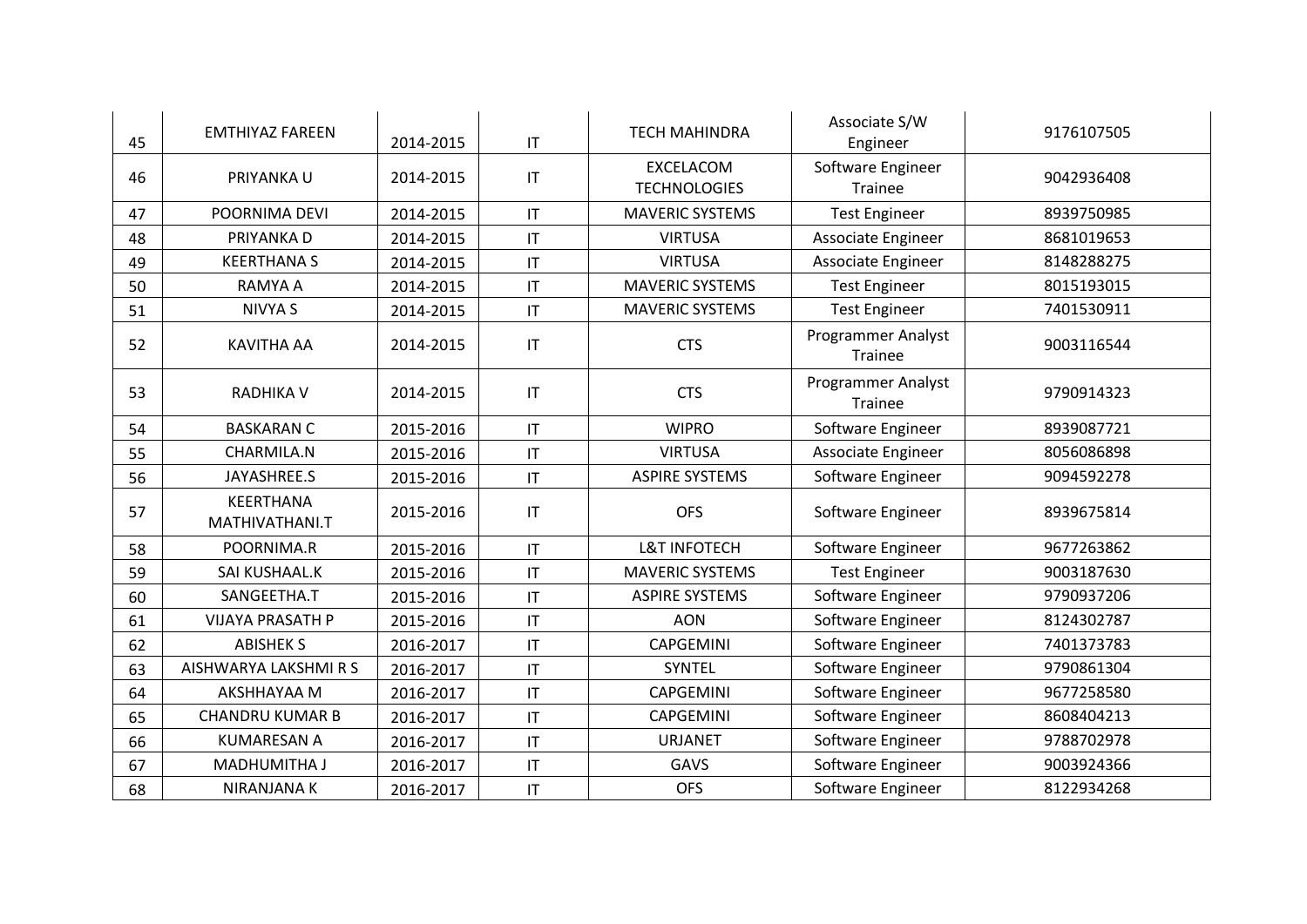| 69 | <b>RAM KUMAR N S</b>   | 2016-2017 | IT                     | <b>PLINTRON</b>                          | Software Engineer                   | 9176785856 |
|----|------------------------|-----------|------------------------|------------------------------------------|-------------------------------------|------------|
| 70 | RANGEELA RAMESH        | 2016-2017 | $\mathsf{I}\mathsf{T}$ | <b>CAPGEMINI</b>                         | Software Engineer                   | 7200929778 |
| 71 | <b>ROBINSINGH S</b>    | 2016-2017 | $\mathsf{I}\mathsf{T}$ | HEXAWARE                                 | Software Engineer                   | 8526864149 |
| 72 | <b>SANTHIYA M</b>      | 2016-2017 | $\mathsf{I}\mathsf{T}$ | <b>AON</b>                               | Software Engineer                   | 9962914662 |
| 73 | NIVEDHA SUDHEENDRAN    | 2016-2017 | $\mathsf{I}\mathsf{T}$ | <b>AON</b>                               | Software Engineer                   | 8939075515 |
| 74 | AYSHA. M. N            | 2017-2018 | $\mathsf{I}\mathsf{T}$ | <b>YES BANK</b>                          | Risk Management                     | 7358728664 |
| 75 | BAVYA. K.V             | 2017-2018 | $\mathsf{I}\mathsf{T}$ | <b>IBM</b>                               | Software Engineer                   | 9444743531 |
| 76 | PAVITHRA. C            | 2017-2018 | $\mathsf{I}\mathsf{T}$ | <b>IBM</b>                               | Software Engineer                   | 8939699488 |
| 77 | POOJA. J               | 2017-2018 | $\mathsf{I}\mathsf{T}$ | <b>IBM</b>                               | Software Engineer                   | 9445367855 |
| 78 | REKHA. P               | 2017-2018 | $\mathsf{I}\mathsf{T}$ | <b>IBM</b>                               | Software Engineer                   | 9790811764 |
| 79 | SINDHUJA. V.B          | 2017-2018 | $\mathsf{I}\mathsf{T}$ | <b>IBM</b>                               | Software Engineer                   | 9841421678 |
| 80 | <b>BHARTHIBAN. G</b>   | 2017-2018 | $\mathsf{I}\mathsf{T}$ | <b>ATOS SYNTEL</b>                       | Software Engineer                   | 9976713488 |
| 81 | DHAMODHARAN. M.S.      | 2017-2018 | $\mathsf{I}\mathsf{T}$ | <b>CTS</b>                               | Software Engineer                   | 9840810060 |
| 82 | <b>JANANI. S</b>       | 2017-2018 | $\mathsf{I}\mathsf{T}$ | <b>HCL</b>                               | Software Engineer                   | 7401498171 |
| 83 | KARTHIKEYAN. T         | 2017-2018 | $\mathsf{I}\mathsf{T}$ | <b>CTS</b>                               | Software Engineer                   | 9790678029 |
| 84 | <b>KELASH CHAND. M</b> | 2017-2018 | $\mathsf{I}\mathsf{T}$ | <b>ENTERPRISE TOUCH</b>                  | Software Engineer                   | 9543878550 |
| 85 | LOGARAJ. S             | 2017-2018 | $\mathsf{I}\mathsf{T}$ | <b>VERNALIS</b>                          | <b>Associate Trainee</b>            | 8124081167 |
| 86 | <b>ABISHEK A</b>       | 2018-2019 | $\mathsf{I}\mathsf{T}$ | <b>IBM</b>                               | Software Developer                  | 9677107761 |
| 87 | <b>DEEPIKAR</b>        | 2018-2019 | $\mathsf{I}\mathsf{T}$ | <b>WIPRO</b>                             | SCS-HW                              | 9943657707 |
| 88 | <b>DEVADHARISINI R</b> | 2018-2019 | $\mathsf{I}\mathsf{T}$ | <b>ATOS SYNTEL</b>                       | AC1                                 | 7010023880 |
| 89 | <b>DIVYABHARATHI S</b> | 2018-2019 | $\mathsf{I}\mathsf{T}$ | <b>SOFTCRYLIC</b><br><b>TECHNOLOGIES</b> | <b>Trainee Software</b><br>Engineer | 7010466130 |
| 90 | <b>INDUMATHY M</b>     | 2018-2019 | $\mathsf{I}\mathsf{T}$ | <b>ATOS SYNTEL</b>                       | AC1                                 | 9941181852 |
| 91 | <b>KALAIARASI S</b>    | 2018-2019 | $\mathsf{I}\mathsf{T}$ | <b>CTS</b>                               | PAT                                 | 9677080161 |
| 92 | <b>KEERTHANA R</b>     | 2018-2019 | $\mathsf{I}\mathsf{T}$ | <b>AMAZON</b>                            | Junior Software Tester              | 8680850851 |
| 93 | MADHUVANTHI P M        | 2018-2019 | $\mathsf{I}\mathsf{T}$ | <b>ATOS SYNTEL</b>                       | AC1                                 | 8056140570 |
| 94 | <b>MEENAS</b>          | 2018-2019 | $\mathsf{I}\mathsf{T}$ | YES BANK                                 | Fruad Analyst Grade 2               | 9500105437 |
| 95 | <b>MENAKAJ</b>         | 2018-2019 | $\mathsf{I}\mathsf{T}$ | <b>TCS</b>                               | <b>Assistant System</b><br>Engineer | 8124886073 |